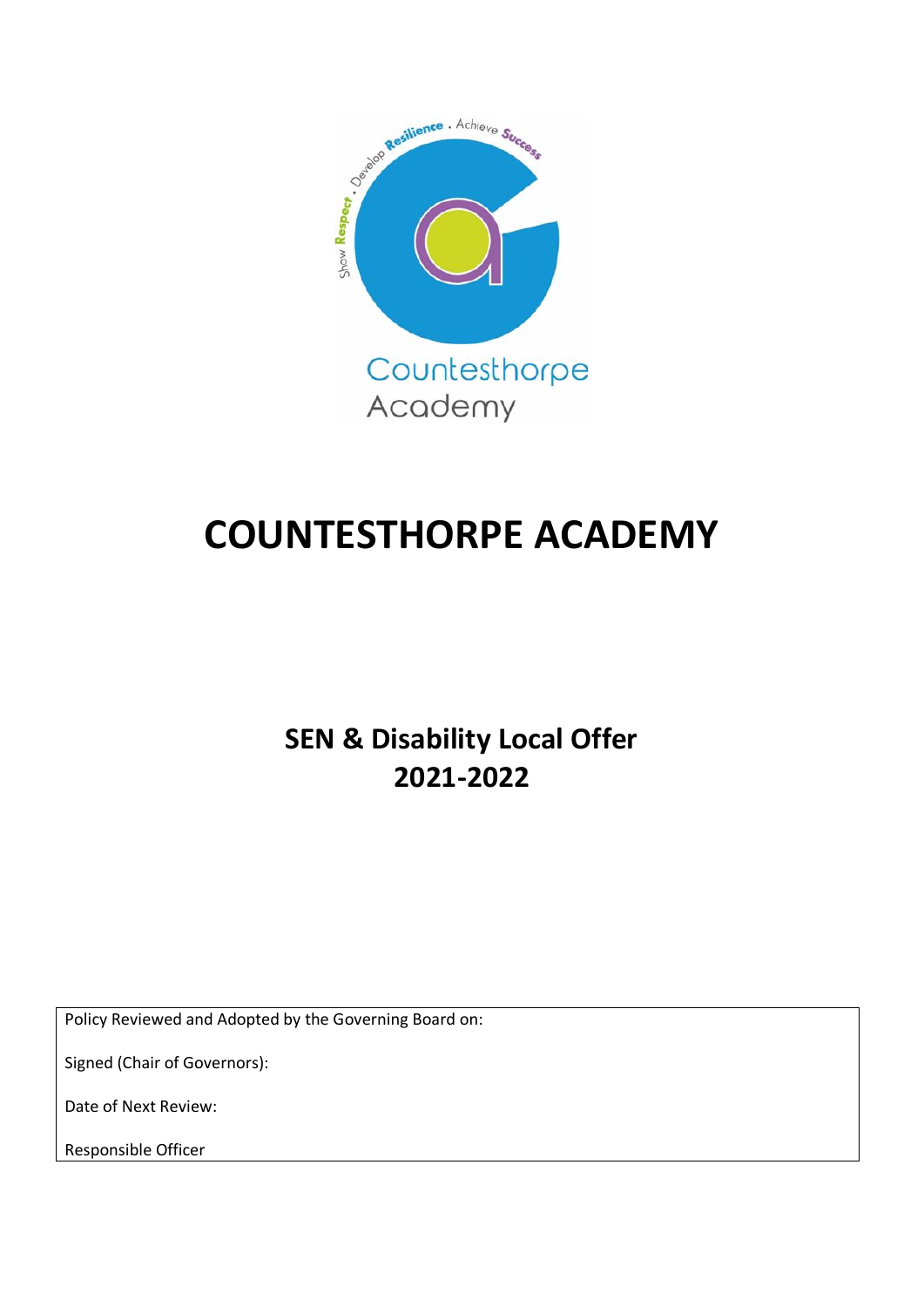# **Table of Contents**

#### **Regulation 3 Special Educational Needs and Disability (Information) Regulations 2014**

- **1. The Kinds Of Special Educational Needs For Which Provision Is Made At Countesthorpe Academy**
- **2. Information About Countesthorpe Academy Policies For The Identification And Assessment Of Pupils With Special Educational Needs**
- **3. Information About Countesthorpe Academy Policies For Making Provision For Pupils With Special Educational Needs Whether Or Not Pupils Have Education Health Care Plans**
- **4. In Relation To Mainstream Settings And Maintained Nursery Schools, The Name And Contact Details Of The Sen Co-ordinator**
- **5. Information About The Expertise And Training Of Staff In Relation To Children And Young People With Special Educational Needs And About How Specialist Expertise Will Be Secured**
- **6. Information About How Equipment And Facilities To Support Children And Young People With Special Educational Needs Will Be Secured**
- **7. The Arrangements For Consulting Parents/Carers Of Children With Special Educational Needs About, And Involving Such Parents/Carers In, The Education Of Their Child**
- **8. The Arrangements For Consulting Young People With Special Educational Needs About, And Involving Them In, Their Education**
- **9. Any Arrangements Made By The Governing Body Or The Proprietor Relating To The Treatment Of Complaints From Parents And Carers Of Pupils With Special Educational Needs**
- **10. How the Governing Body Involves Other Bodies, Including Health and Social Services Bodies, Local Authority Support Services and Voluntary Organisations, in Meeting the Needs of Pupils with Special Educational Needs and in Supporting the Families of Such Pupils**
- **11. The Contact Details Of Support Services For The Parents And Carers Of Pupils With Special Educational Needs, Including Those For Arrangements Made In Accordance With Clause 32**
- **12. Countesthorpe Academy Arrangements For Supporting Pupils With Special Educational Needs In Transferring Between Phases Of Education Or In Preparing For Adulthood And Independent Living**
- **13. Information On Where The Local Authority's Local Offer Is Published**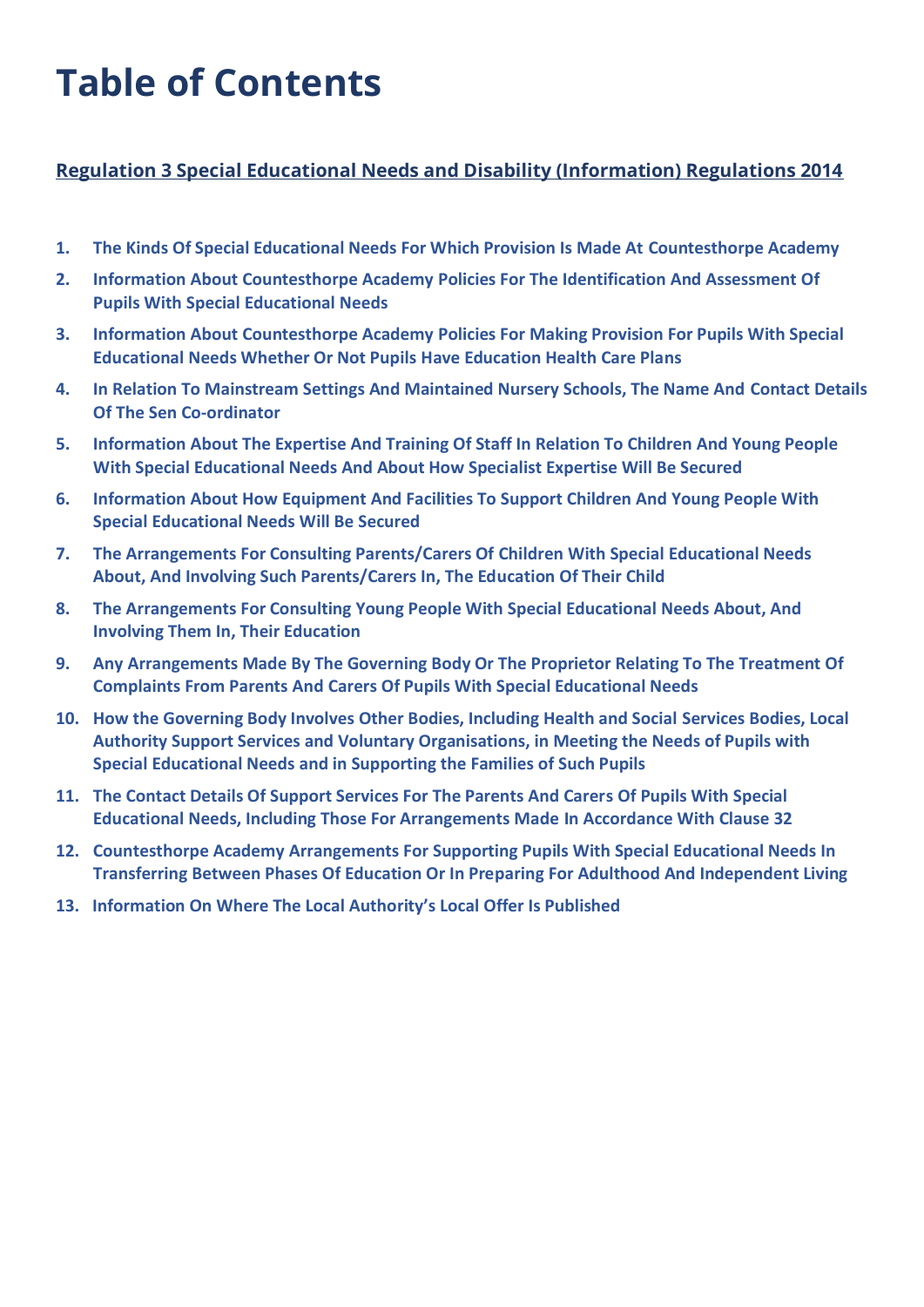## **1. THE KINDS OF SPECIAL EDUCATIONAL NEEDS FOR WHICH PROVISION IS MADE AT COUNTESTHORPE ACADEMY**

Countesthorpe Academy is an 11 to 19 College serving the area of South Leicestershire and providing a high quality education for students in the local community and beyond. The Academy continues to be very popular and we have approximately 1300 students in Years 7 to 11 and approximately 200 in Sixth Form. As a wholly inclusive college we take students of all levels of ability and provide them with an appropriate personalised learning experience, helping all individuals to achieve their true potential.

In Year 10 students embark on a personalised pathway which reflects their individual ability, needs and interests; this may be one of four pathways which all offer a different type of experience.

- General Pathway
- EBacc Pathway
- Applied Pathway
- Skills Pathway

## **2. INFORMATION ABOUT COUNTESTHORPE ACADEMY POLICIES FOR THE IDENTIFICATION AND ASSESSMENT OF PUPILS WITH SPECIAL EDUCATIONAL NEEDS**

The Principal has overall responsibility for SEND provision in The Academy and the Assistant Principal is the Senior Management link that regularly monitors and reviews the provision.

The SEND Department is led by the SENCO, Stephen Brown. He has responsibility for:

- Overseeing the day-to-day operation of The Academy SEND Policy
- Co-ordinating provision for all students with special educational needs
- Liaising with, and advising, teachers and colleagues
- Managing Teaching Assistants
- Overseeing the records of all pupils with special educational needs
- Liaising with parents
- Contributing to in-service training of staff
- Liaising with LEA support services and other external agencies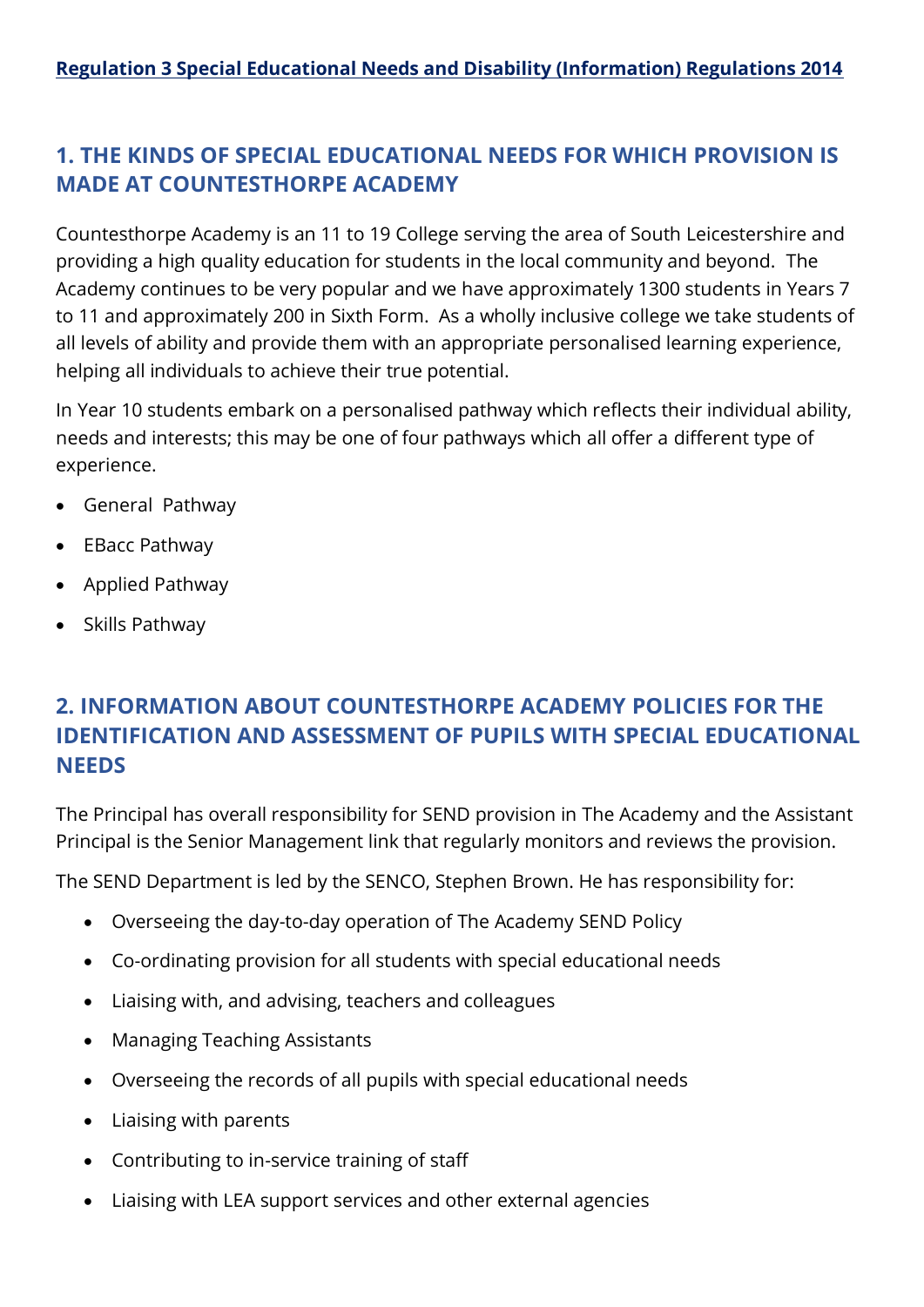The Assistant Head of Department, Pam Crowdell, assists Stephen in managing the Teaching Assistants and the Learning Support Assistants and the SEND provision, and both are supported by Caroline Brewin, Departmental Support Assistant

Students with special educational needs are identified as early as possible by teaching staff, parents or by pre-existing information from the feeder Primary Schools. Additional information is collated from a number of further assessments which students complete on entry into Year 7 with baseline written assessments in all curriculum areas. The data can be used to help identify students who are not making expected levels of progress and indicate that further assessment is required. The Academy uses a variety of tools including an IT based dyslexia screening programme to help identify any students with possible specific learning difficulties. In cases where a pupil is continuing to experience significant difficulties, further external expertise may be requested; The Academy will refer to external agencies for assessments or diagnosis as appropriate following consultation with parents/carers.

# **3. INFORMATION ABOUT COUNTESTHORPE ACADEMY POLICIES FOR MAKING PROVISION FOR PUPILS WITH SPECIAL EDUCATIONAL NEEDS WHETHER OR NOT PUPILS HAVE EDUCATION HEALTH CARE PLANS**

Countesthorpe Academy has extremely positive relationships with the local primary schools and there is a comprehensive transition process in place for all students. This provides schools and parents with information in order to ensure that each student has access to a broad and balanced curriculum which also meets their individual needs. Additional small group visits are arranged for those students with special education needs who are anxious about transition.

Support for students, teachers and support staff includes:-

- Identifying and responding to individual needs
- Providing an appropriate curriculum taking into account National Curriculum and exam syllabuses, continuity and progression and departmental development plans
- Delivering an appropriate curriculum taking into account suitable teaching materials, effective, differentiated strategies, a supportive learning environment and encouraging a positive self-image
- Records are kept by colleagues in the Special Educational Needs Department and are shared with the class teacher to support effective teaching and learning in the classroom
- Providing learning support through curriculum development, support teaching; training , CPD and INSET
- Monitoring individual progress through a range of strategies at departmental level and termly Progress Reviews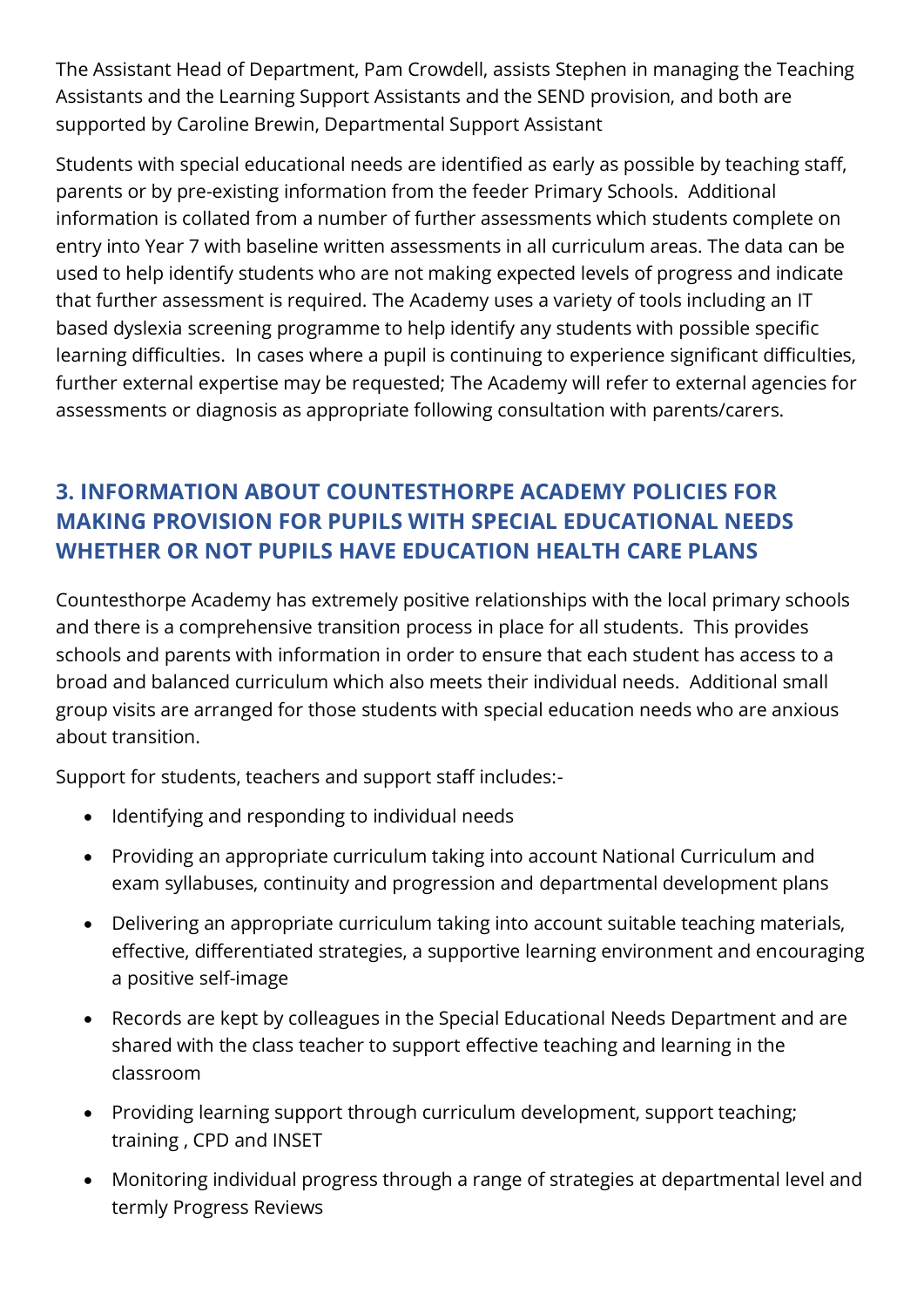- Ensure that parents/carers understand the processes and involve them in the support of their child's learning
- Encourage students with SEND to actively participate in all decision making processes and contributing to the assessment of their needs, meetings and transition process
- Teaching Assistants and teachers collaborate effectively
- Teaching Assistants are used appropriately to support independent learning
- Assessment and advice from external agencies when necessary

Interventions to support pupils learning can take place both during or after the school day. Classroom based support is available through an experienced team of Learning Support Assistants and Teaching Assistants who also run a homework club every Tuesday and Thursday from 3.00 to 4.00pm where students can access help with work.

The Academy adopts a graduated response recognising that there is a continuum of special educational needs. Based on an 'Assess, Plan, Do and Review' framework, students may benefit from a range of differentiation strategies within the classroom, a more detailed Student Support Plan or a comprehensive Education, Health Care Plan for those students with more complex needs.

Countesthorpe Academy encourages parents to contribute their knowledge and understanding of their child, and to raise any concerns they may have about their child's needs and the provision that is being made for them. Parents are contacted as appropriate through the year if any changes need to be implemented.

#### **a) HOW COUNTESTHORPE ACADEMY EVALUATES THE EFFECTIVENESS OF ITS PROVISION FOR SUCH PUPILS**

The Governing Body monitors the success of the education we provide in relation to special educational needs against the following criteria:-

- The existence of accurate and up to date record keeping
- Evidence of contact with parents/carers and/or review meetings for students with special educational needs
- The attendance by parents/carers at review meetings
- The number of students for whom an Education Health Care Plan is no longer necessary because of good progress
- Student attainment e.g. levels of progress, exam statistics, confidence and self esteem
- SEND management involvement and support in special educational needs issues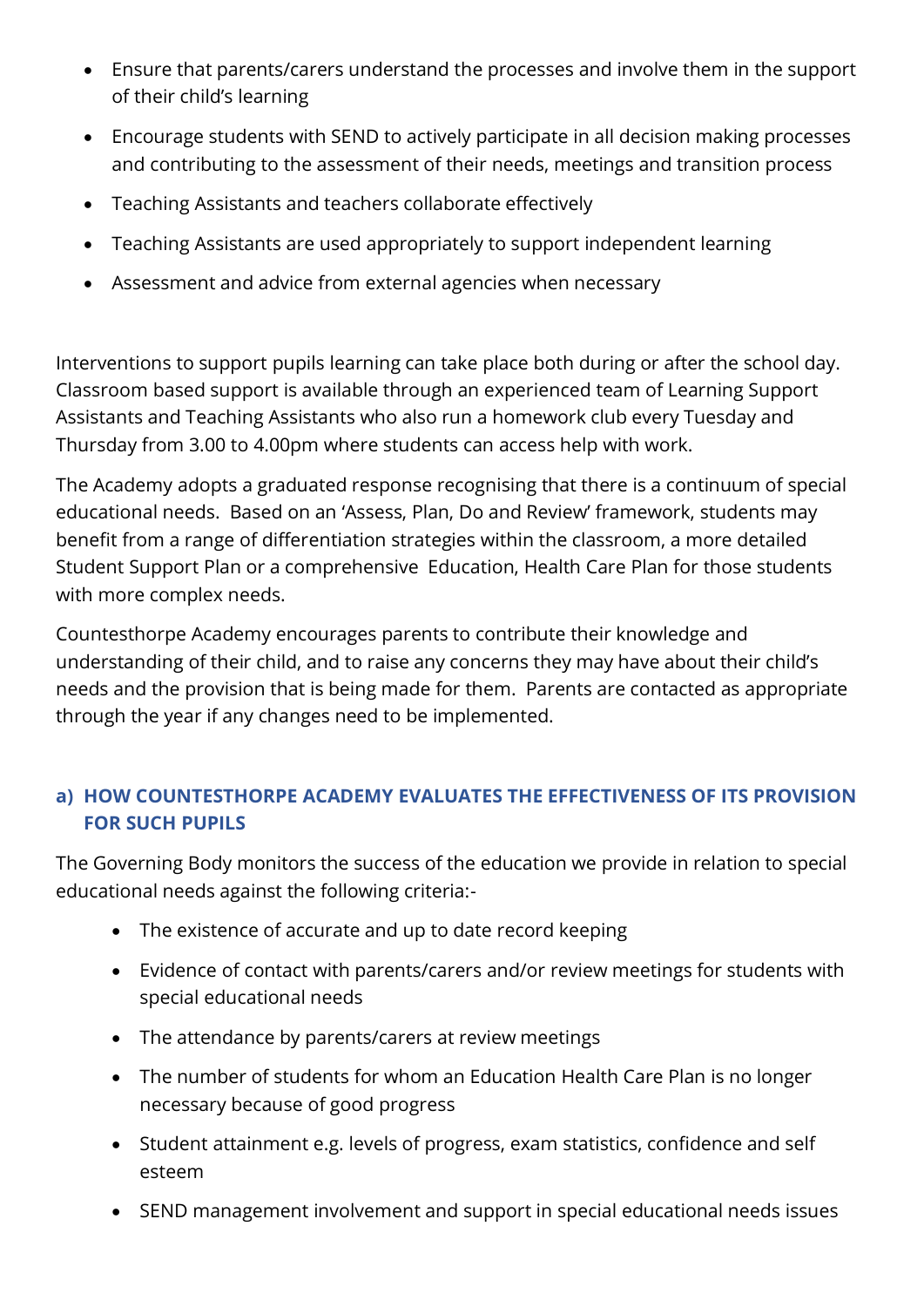- Inclusion of special educational needs in whole college development planning
- The SEND Governor meets with the SENCO termly to ask questions of the SENCO about the Learning Support Department, the progress of pupils with special educational needs as well as any general issues which arise. The governor is also a support to the SENCO. The governor will then write a report which is sent to the Principal and presented at a Governors' Meeting.
- The progress of all pupils, including those with special educational needs, will be discussed with subject teachers at parents' evenings. It will be possible to meet either the SENCO, or a member of the learning Support Department, at all parents' evenings. For some parents a longer appointment is necessary and this will be arranged.

#### **b) COUNTESTHORPE ACADEMY ARRANGEMENTS FOR ASSESSING AND REVIEWING THE PROGRESS OF PUPILS WITH SPECIAL EDUCATIONAL NEEDS**

The progress of all students is monitored as part of a whole college approach both, at department and whole school level, by termly tracking of data recognising motivation, attainment and levels of progress.

Records are kept by colleagues in the Special Educational Needs Department and are shared with the class teacher to support effective teaching and learning in the classroom. Subject teachers and tutors monitor, assess and review student progress regularly to identify those who are not making expected progress or who have needs which are affecting their ability to engage in learning. Identification is flagged up through a number of channels including The Academy assessment cycle and termly tracking data, concerns raised by teaching and/or support staff, Heads of Year or parents.

The 'Assess, Plan, Do and Review' framework is followed for students who are not making the expected levels of progress and a range of additional strategies may be put into place including an Information and Guidance sheet for the students circulated to teachers on the school network.

Students who continue to experience difficulties may be referred to external agencies and a more detailed SEND Support Plan will be drawn up in consultation with all those involved with the student.

Pupils with more complex needs who have an Education, Health Care Plan are formally reviewed on an annual basis in line with statutory guidance. Reports from teachers and advice from external agencies are collated with feedback from the student and parents/carers. Copies of the findings of the meeting are sent to the Local Authority and circulated to all involved in the meeting.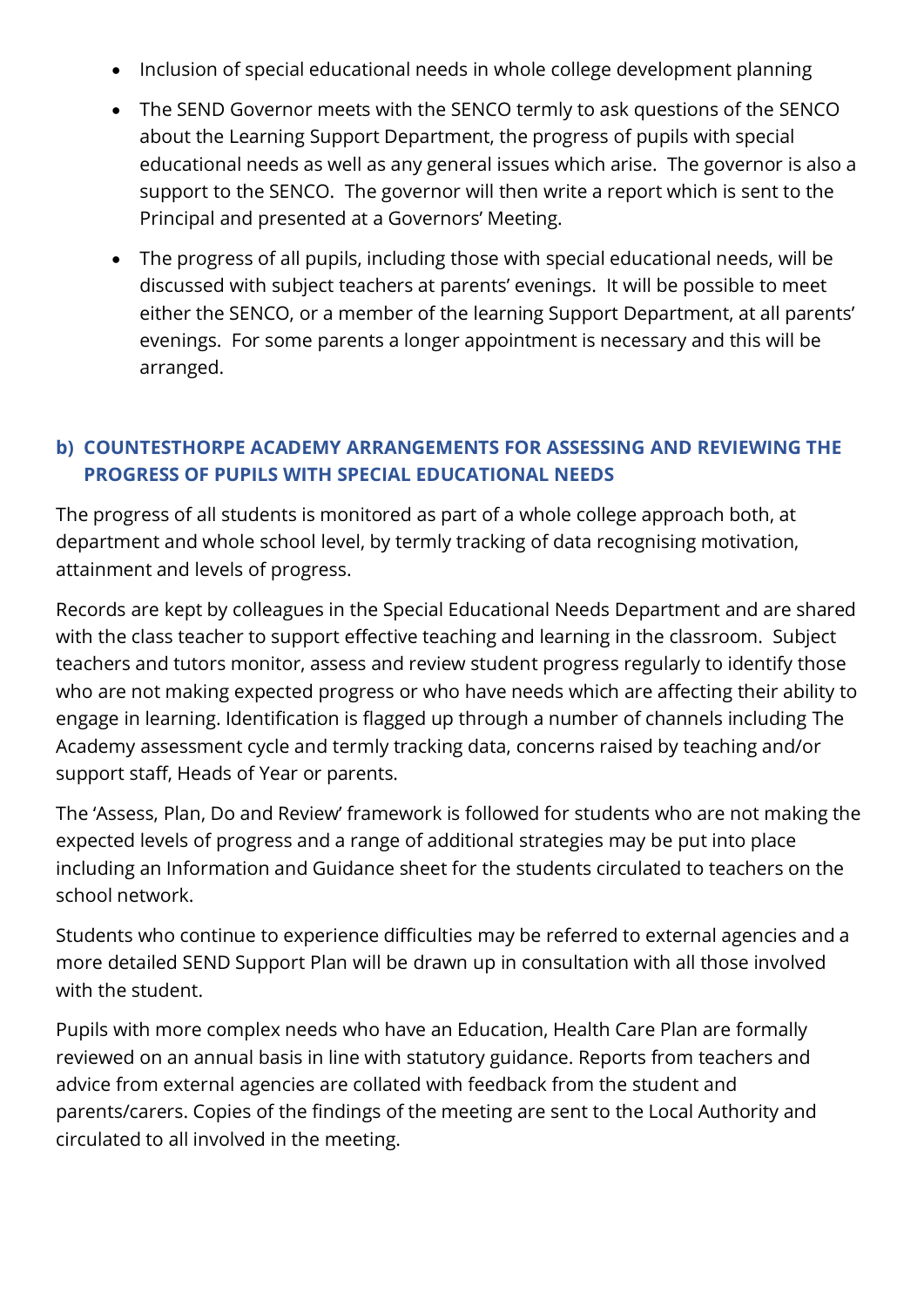#### **c) COUNTESTHORPE ACADEMY APPROACH TO TEACHING PUPILS WITH SPECIAL EDUCATIONAL NEEDS**

Countesthorpe Academy strives to be an inclusive college, engendering a sense of community and belonging through:

- A broad and balanced curriculum for all students
- Interventions at key stage 3 e.g. star reader, STOORRM.
- A choice of four pathways matched to needs and interests at Year 10
- High expectations and suitable targets for all students
- Systems for early identification of barriers to learning and participation
- Differentiated support within a mixed ability setting
- Classroom support to increase curriculum access and student achievement
- Small group teaching to raise attainment and self esteem
- Counselling as part of our pastoral responsibilities
- Extensive extra-curricular activities for all students
- Access to rooms and buildings
- A Special Educational Needs department at the heart of The Academy with open access to all students and staff.
- Well being support.
- Reduced timetables.
- Quality first Teaching encouraged by sharing of strategies, information and CPP.

Heads of Department are responsible for:

- Monitoring the progress of SEND students and ensuring that proper provision is made in the classrooms based upon the advice and guidance provided by the SENCO.
- Ensuring that department members differentiate work appropriately and put in place any measures that are part of the agreed provision for an individual student, or groups of students.
- Working with LSAs in planning and preparing to meet the needs of the individual, or groups of students.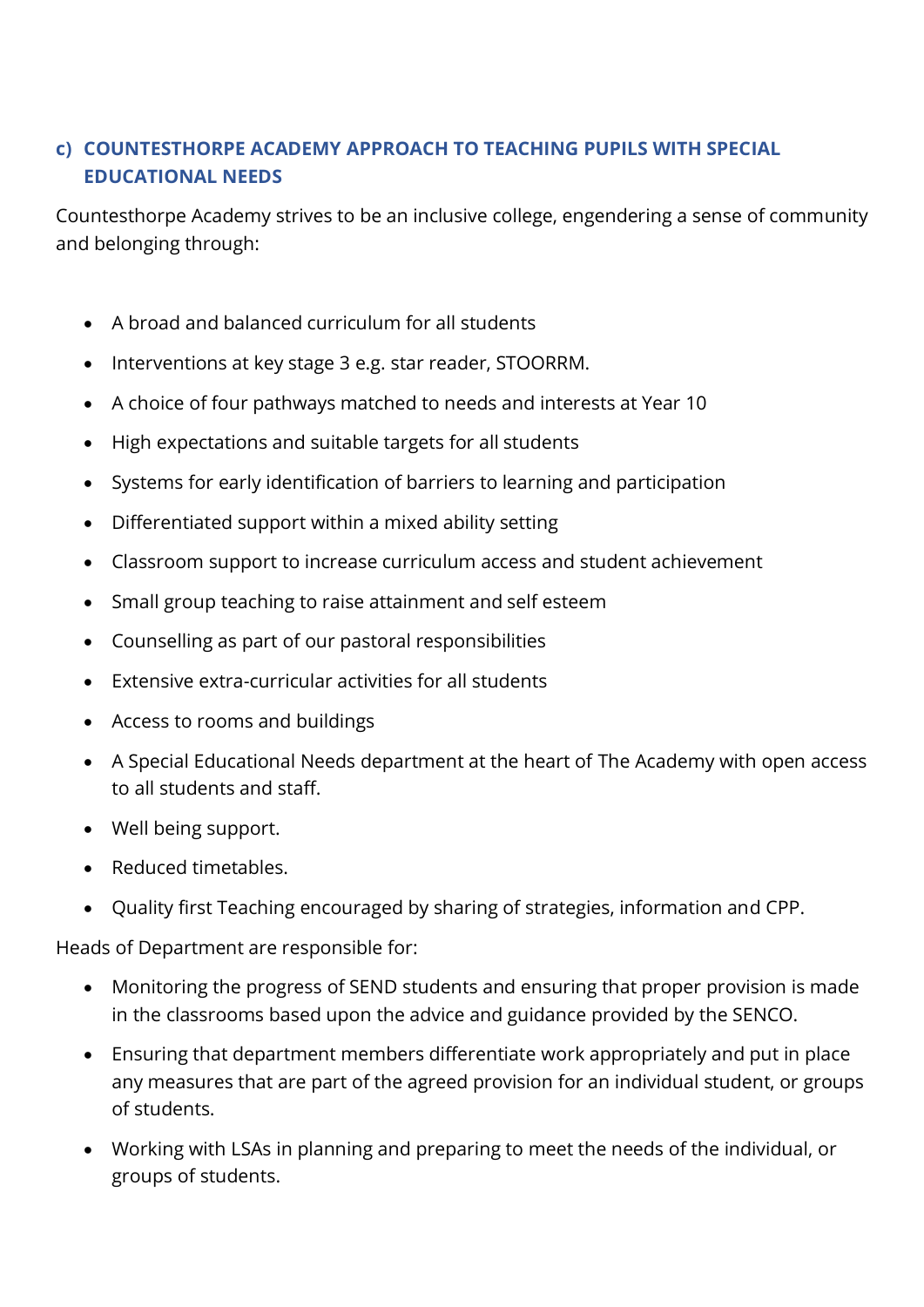• Providing information and accurate records to parents, the SEND team, students and colleagues as and when required.

Heads of Year are responsible for:

- Monitoring the progress of all students and working with Heads of Departments and colleagues to ensure that proper provision is made in the classrooms and college based upon the advice and guidance provided by the SENCO.
- Providing information and accurate records to parents, the SEND team, students and colleagues as and when required.
- Providing support and additional guidance to safeguard the emotional and social development of SEND students.

Parents Evenings also provide an opportunity to discuss progress with subject staff and ascertain if the pupil's needs are being met and progress made; there is also the opportunity to discuss this further with the SENCO as appropriate.

#### **d) HOW COUNTESTHORPE ACADEMY ADAPTS THE CURRICULUM AND LEARNING ENVIRONMENT FOR PUPILS WITH SPECIAL EDUCATIONAL NEEDS**

The Academy strives to provide a comprehensive learning experience for all students. Students at Year 10 are asked to make a choice from one of four pathways designed to ensure that all students have a curriculum which suits their individual needs in terms of ability, strengths and career aspirations.

- The General Pathway is followed by the majority of students. It combines the core subjects of English, Mathematics, Science, RE and Physical Education plus three further option subjects
- The EBacc pathway is followed by students who wish to ensure they meet the requirements of the English Baccalaureate. It combines the core subjects with a wide range of option subjects but must include History or Geography plus a Modern Foreign Language.
- The Applied Pathway is targeted at students who would benefit from a more practical course and therefore follow core subjects plus additional courses in Construction, Motor Vehicle Studies or Hairdressing and Beauty at the Westleigh Vocational Academy on site.
- The Skills Pathway is for a small number of students for whom the mainstream curriculum may be overly demanding; they will follow a more personalised pathway which currently includes core subjects plus option choices dependent on individual need. Students are recommended for this pathway by the SEN Department in consultation with parents.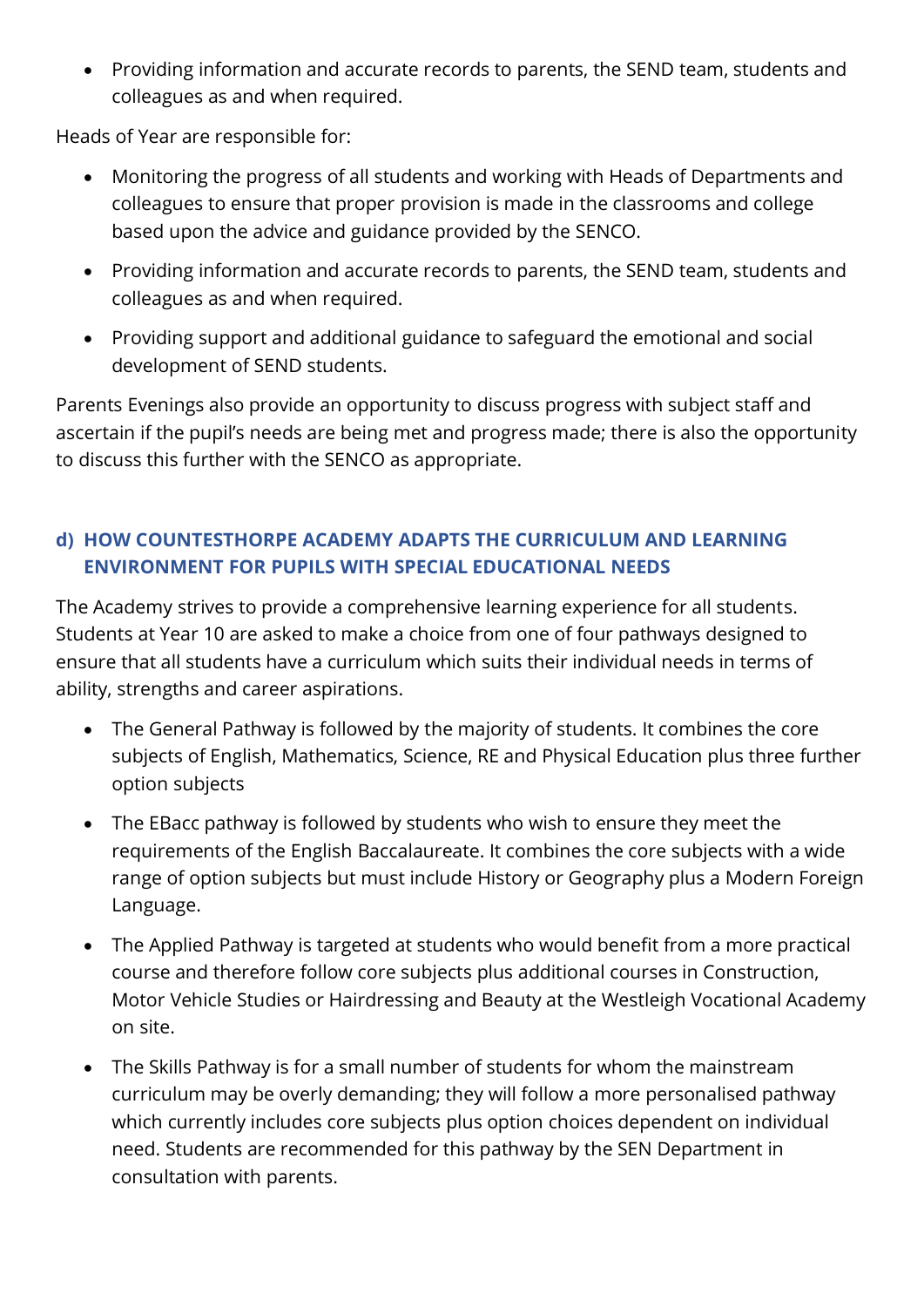- Students may be offered a reduced timetable or alternative provision if appropriate.
- For September 2021 there is a brand new building at Countesthorpe Academy offering accessibility to all. Built all on one level with wheelchair access.

The addition of several ramps has increased access between buildings and includes a portable ramp to the Sports Hall for both college and community users. There is a range of disabled toilets in two separate areas of The Academy plus disabled parking both at the front and the rear of the building. The Academy seeks continually to improve facilities for disabled people with appropriate resources and equipment based on advice from external agencies.

#### **e) ADDITIONAL SUPPORT FOR LEARNING THAT IS AVAILABLE TO PUPILS WITH SPECIAL EDUCATIONAL NEEDS**

Countesthorpe Academy strives to be an inclusive College offering a broad and balanced curriculum for all our students. We provide:

- High expectations and suitable targets for all students
- Differentiated support as part of quality first teaching
- Regular contact and discussion with teachers, tutors, Heads of Years, and support staff
- Small group teaching to raise attainment and self esteem
- Departmental catch up/additional support run at various points throughout the year
- The SEND base, is open every break and lunch time for invited students and staffed by Stephen and Pam; this provides a 'quiet space' away from the busy, main areas of The Academy outside of lesson time
- Students may access homework support with Teaching Assistants after school on Tuesdays and Thursdays
- Counselling as part of our pastoral responsibilities
- Extensive curricular activities for all our students
- Students in Year 11 are allocated an Assertive Mentor whose role is to meet with the student on a regular basis to put into place a range of intervention and support strategies aimed at achieving the best possible outcomes.
- Requests for access arrangements for public examinations can be made to the Joint Council for Qualifications by the Exams Officer; the request must be supported by appropriate evidence based on recent assessment scores and a history of need. It must be pointed out that having a special educational need does not guarantee access arrangements at Key Stage 4/5.
- Well Being Co-ordinator for students who need social, emotional and mental health support.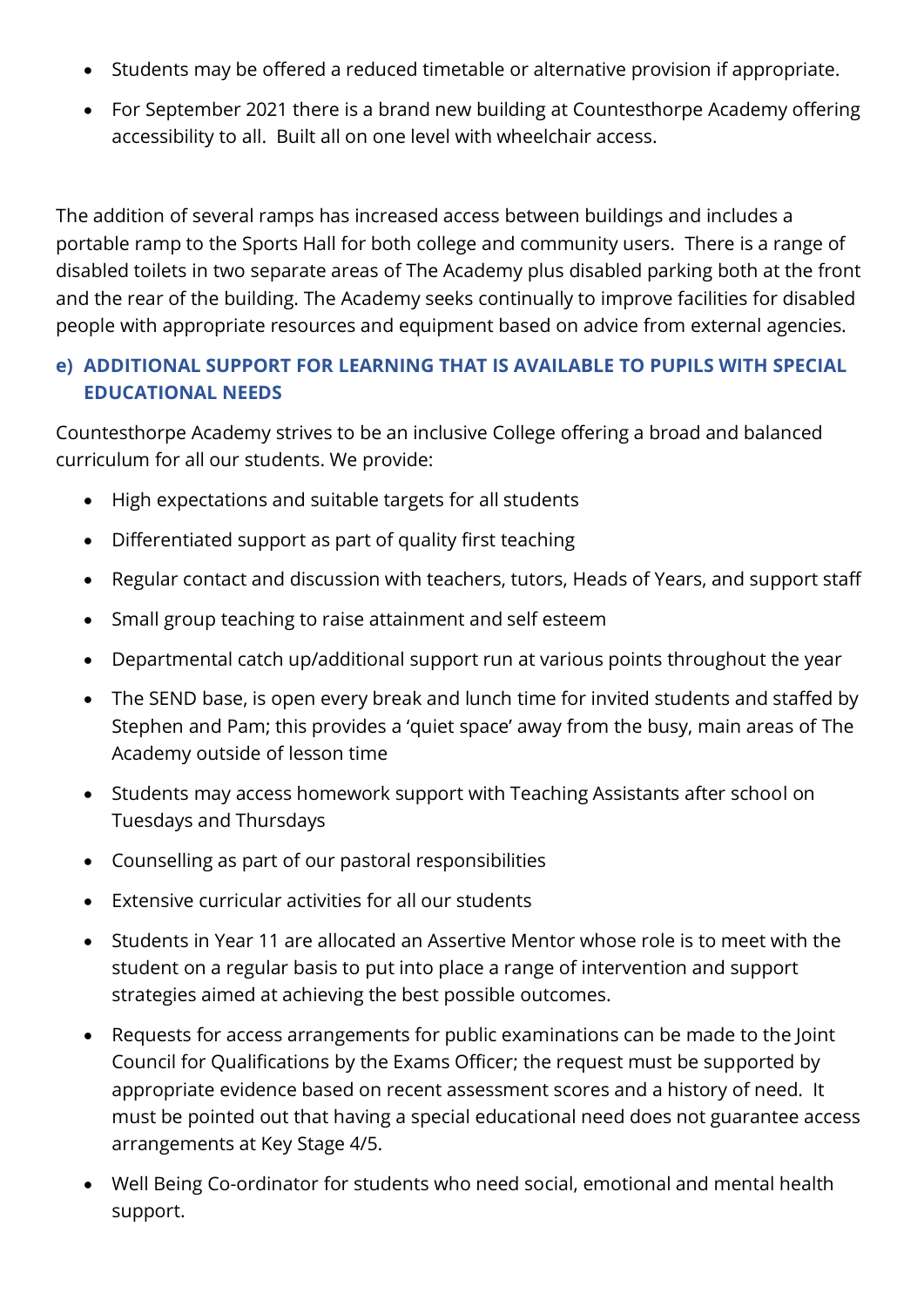- Emotional Literacy Support Assistants, appointments available by referral.
- School Counsellor, appointments available by referral.

#### **f) ACTIVITIES THAT ARE AVAILABLE FOR PUPILS WITH SPECIAL EDUCATIONAL NEEDS IN ADDITION TO THOSE AVAILABLE IN ACCORDANCE WITH THE CURRICULUM**

A great deal of learning takes place outside the regular timetable and out of hours for all of our students. At lunchtime and after school there is a full range of activities which are open to all students, including those with special educational needs, ranging from sports clubs and fixtures to music and drama. There are also many trips, including residentials offered by subjects across The Academy.

Students with special educational needs are supported on trips by additional SEN support staff according to individual needs.

#### **g) SUPPORT THAT IS AVAILABLE FOR IMPROVING THE EMOTIONAL AND SOCIAL DEVELOPMENT OF PUPILS WITH SPECIAL EDUCATIONAL NEEDS**

The Academy provides all students with access to excellent pastoral support. Transition planning takes place and staff work closely with primary schools to ensure that the needs of all students are properly identified and supported as they move from one school to another. Tutors are responsible for guiding the work of the tutor group and will be concerned with both academic and social development of each student. The SEND team liaise closely with tutors to ensure that young people in The Academy with SEN are supported sensitively and tactfully given their age. Further support is available from the Heads of Year and Heads of House.

Let's Talk is a peer mentoring programme, where older students support younger pupils.

The school nurse also provides support for pupils usually on a one to one basis when necessary. Parents can also contact the school nurse directly for advice and support on a wide range of issues.

Various outside agencies are used to support pupils with emotional/health difficulties. These include the School Nurse, Educational Psychologist, Barnardos, Youth Offending Service, Behaviour Support Team and CAMHS. A referral may also be made to 'Supporting Leicestershire Families'.

2021-2022 Well Being Co-ordinator and 2 Emotional Literacy Support Assistants are available by referral.

## **4. IN RELATION TO MAINSTREAM SETTINGS AND MAINTAINED NURSERY SCHOOLS, THE NAME AND CONTACT DETAILS OF THE SEN CO-ORDINATOR**

If parents have any questions or concerns about the provision for special educational needs they should contact the SENCO in the first instance.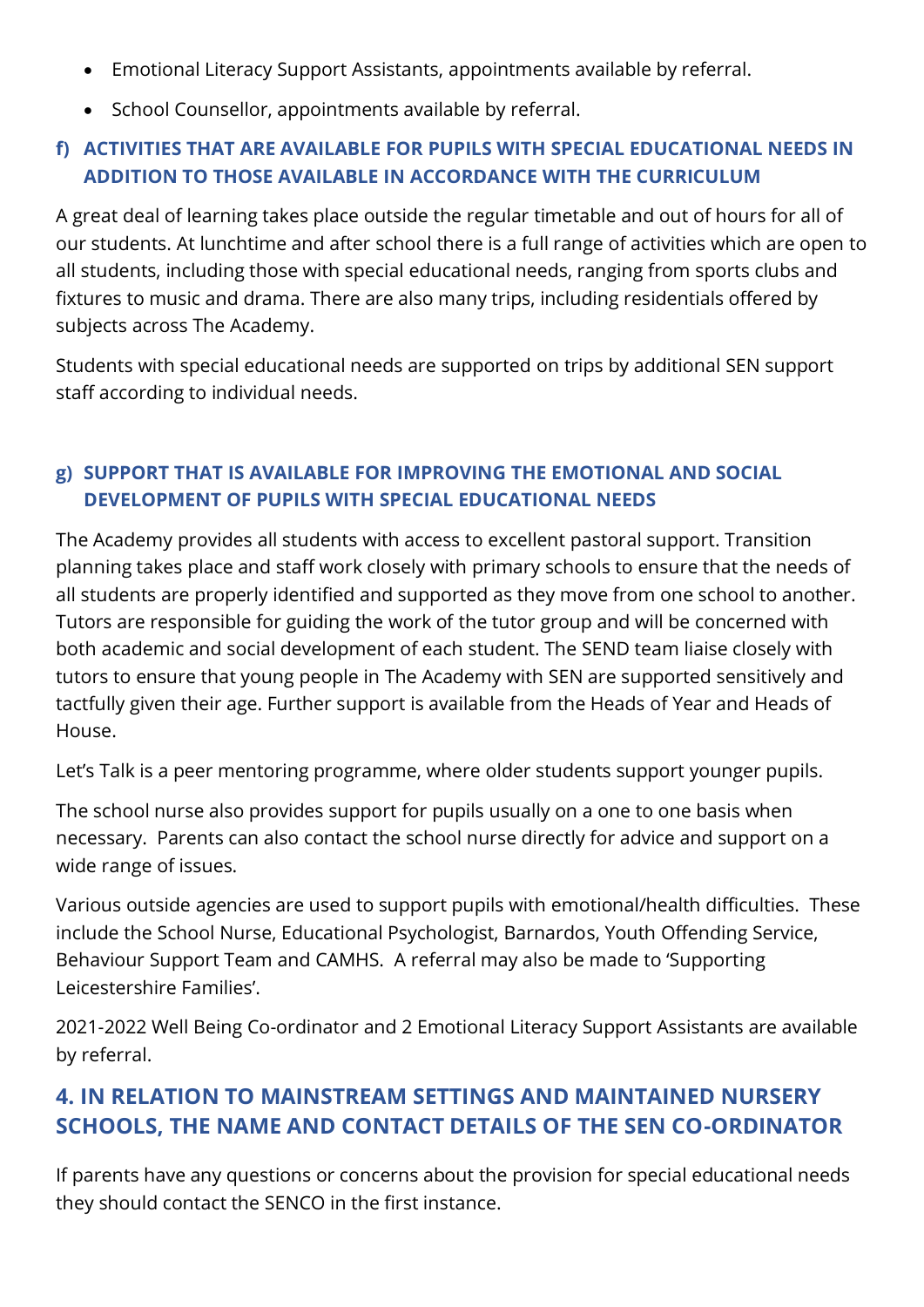The SENCO is Stephen Brown.

Contact details are:

Telephone: 0116 2771555

Email: [SBrown@clcc.college](mailto:SBrown@clcc.college)

## **5. INFORMATION ABOUT THE EXPERTISE AND TRAINING OF STAFF IN RELATION TO CHILDREN AND YOUNG PEOPLE WITH SPECIAL EDUCATIONAL NEEDS AND ABOUT HOW SPECIALIST EXPERTISE WILL BE SECURED**

Special educational needs are regularly discussed at Year, Department, Heads of Department and Senior Management meetings. The SENCO is involved in ongoing discussion with teachers from all curriculum areas in order to continue to promote and clarify special educational needs issues. Whole College INSET sessions are arranged for staff as appropriate. In recent years staff have received training in ASD, ADHD, Emotional trauma and differentiation. The school encourage a culture of improvement in teaching and learning. Lesson planning and delivery is founded on Rosenshine's Principles (clear routines, retrieval practice, feedback and questioning). Staff are encouraged to develop their pedagogy and become even greater teachers.

All staff are made aware of their responsibilities towards students with individual education needs, whether or not students have an Education Health Care Plan, and clear lines of communication are established between teaching staff, support staff and specialist teachers. The need for staff training and development is incorporated into The Academy Development Plan, with associated funding, and includes both mainstream teachers and special educational needs staff. Staff in the SEND department are encouraged to embark on further training both in response to meeting the needs of individual students but also as part of continuing individual professional development

The Academy works with a wide range of external agencies for advice and/or specialist equipment. There are regular visits from a number of services who work directly with individual students or groups of students and provide training and expert advice to school staff such as the:

- Educational Psychology Service
- Hearing Impaired Service
- Visually Impaired Service
- Autism Outreach Service
- Health Service
- Student Support Services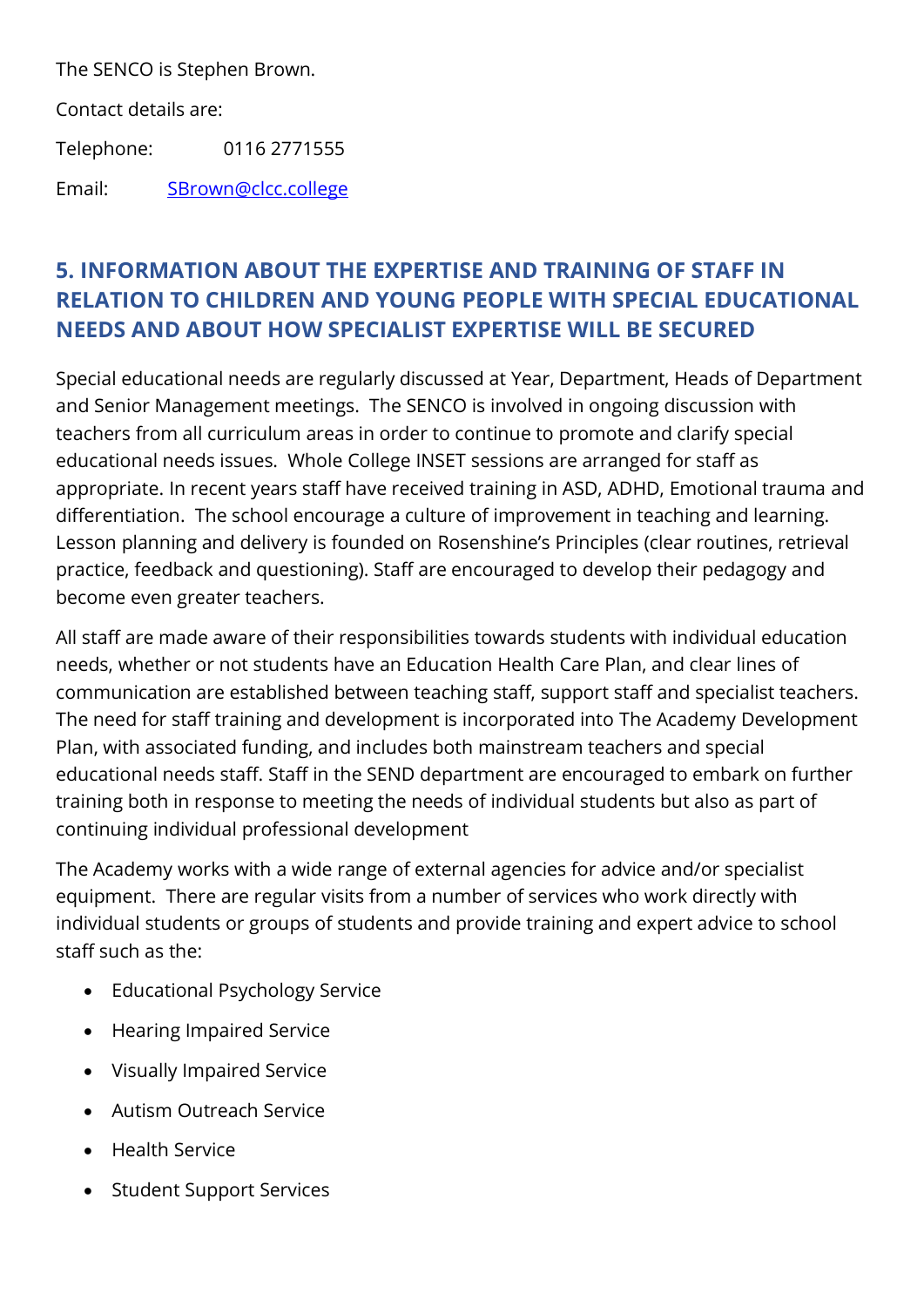- ADHD Solutions
- Life Mat employs an Educational Psychologist who works the trust supporting students and staff.

## **6. INFORMATION ABOUT HOW EQUIPMENT AND FACILITIES TO SUPPORT CHILDREN AND YOUNG PEOPLE WITH SPECIAL EDUCATIONAL NEEDS WILL BE SECURED**

The Academy is a single storey building and is accessible for individuals with physical difficulties through a number of automatic doors. There are disabled toilets in two separate areas of The Academy and disabled parking bays are available at both the front and the rear of the building. The addition of several ramps has increased access between buildings and includes a portable ramp to the Sports Hall for both college and community users.

The new building has a rise and fall sink and hob in the food technology area. We also work with the Occupational Therapy Team to put any recommendations in place, as advised.

There is currently provision within the Specialist Teaching Service to:

- provide specialist resources such as modified and enlarged resources for visually impaired students.
- provide support and advice for students with a hearing impairment or on the autistic spectrum.

In addition we also regularly liaise with local healthcare services such as occupational therapy.

# **7. THE ARRANGEMENTS FOR CONSULTING PARENTS/CARERS OF CHILDREN WITH SPECIAL EDUCATIONAL NEEDS ABOUT, AND INVOLVING SUCH PARENTS/CARERS IN, THE EDUCATION OF THEIR CHILD**

The Academy is committed to working in partnership with parents. For students with special educational needs this means regular contact with parents to discuss shared responsibilities in ensuring the progress of students. The Academy values the contribution they make in terms of:

- Their unique knowledge and experience in relation to their child
- The focus on the child's strengths as well as the area of individual need
- Recognising the personal and emotional investment of parents and be aware of their feelings
- Ensuring that parents understand procedures, are aware how to access support and are given time to consider reports prior to meetings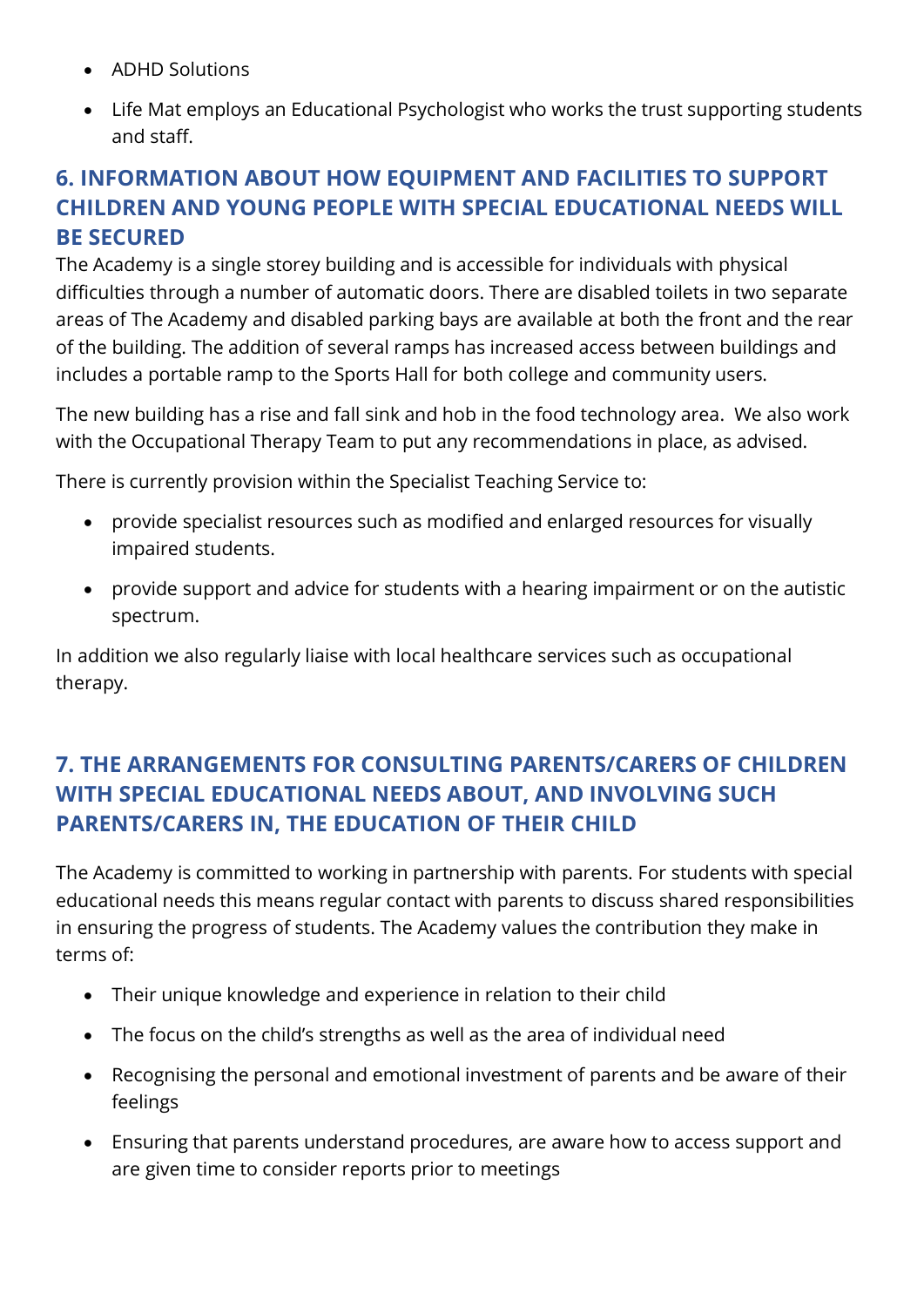- Respecting the validity of different perspectives and seek constructive ways of reconciling different viewpoint
- The differing needs of communication with parents
- The need for flexibility in the timing and structure of meetings
- Seeking permission before making a referral for external support
- There are a number of opportunities for parents/carers and young people to visit The Academy such as Open Evenings, and an Options Evening for Year 9 students
- In addition there are opportunities for parents to meet in college in a less formal setting, for example an early evening meeting for the parents /carer of students entering Year 7.
- Parent evenings take place throughout the year this is an opportunity to meet with either the tutor and/or subject teachers. The SENCO and/or a member of the Learning Support Department are available at all parent evenings.
- New parents are always welcomed and encouraged to 'come and have a look at us during the working day'. Parents would contact the school office in order to make an appointment for a tour.
- Evenings covering specific aspects of the school are also arranged during the year.

# **8. THE ARRANGEMENTS FOR CONSULTING YOUNG PEOPLE WITH SPECIAL EDUCATIONAL NEEDS ABOUT, AND INVOLVING THEM IN, THEIR EDUCATION**

At Countesthorpe Academy we encourage all of our pupils to contribute individually in determining the direction of their learning and personal development by regular contact and discussion with teachers, tutors and heads of years. Students are encouraged to take an active role in all review meetings.

A student voice survey will be completed each year.

Students with an Education, Health Care Plans write a statement as part of their statutory Review Meeting as well as being encouraged to attend the meeting. Students benefit from meeting a Careers Advisor in year 11 to help them plan for year 12. Parents are also invited to this meeting.

# **9. ANY ARRANGEMENTS MADE BY THE GOVERNING BODY OR THE PROPRIETOR RELATING TO THE TREATMENT OF COMPLAINTS FROM PARENTS AND CARERS OF PUPILS WITH SPECIAL EDUCATIONAL NEEDS**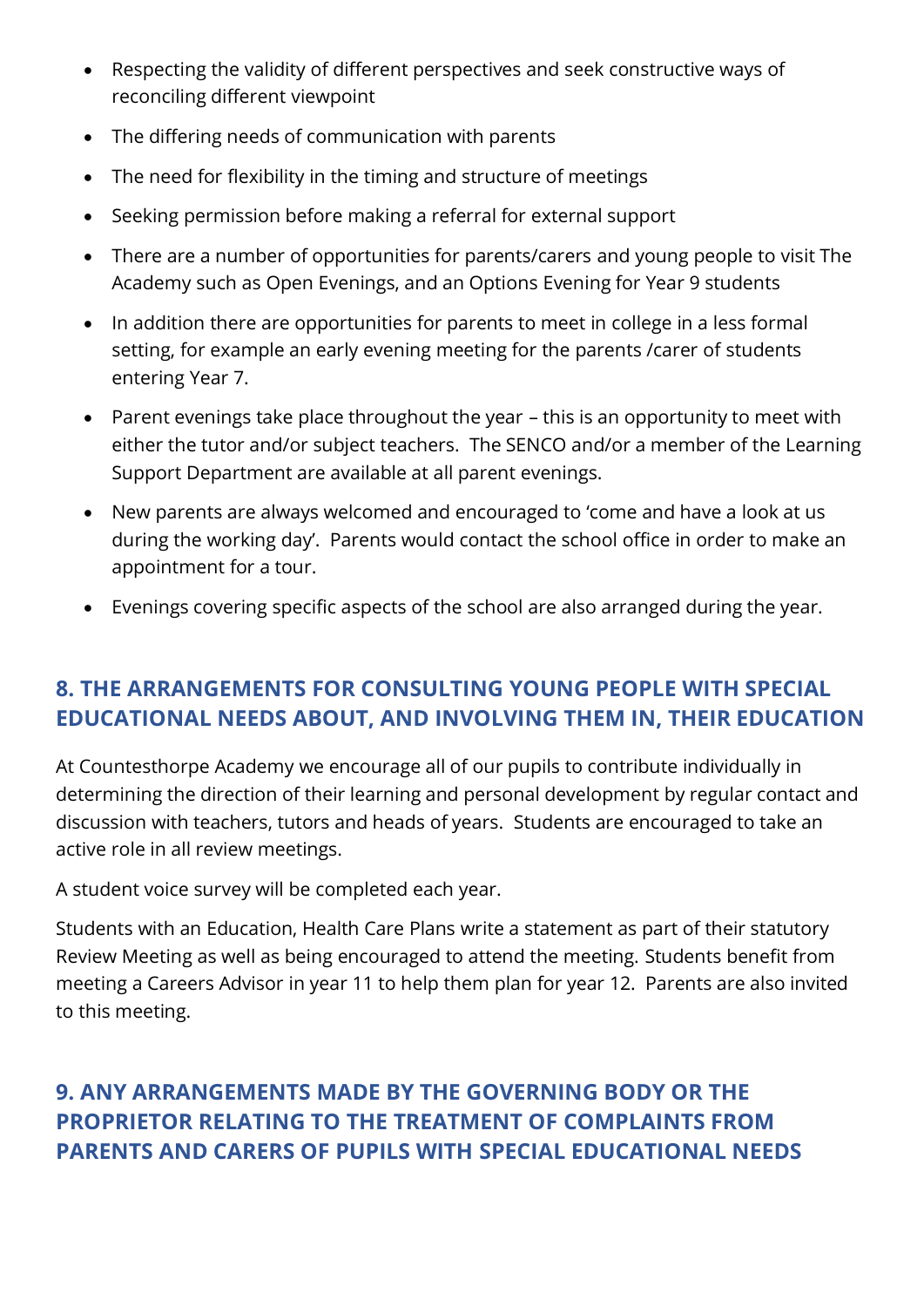If parents have any concerns or complaints about the provision for special educational needs they should contact the SENCO in the first instance. If matters cannot be resolved by discussion and informal processes, parents should then refer the matter to the Principal.

In some instances parents may find it helpful to seek advice from the Local Authority's SEND Information, Advice and Support Service. Where informal discussions or the formal complaints procedure have been exhausted without resolving matters, then the LEA's statutory SEND disagreement resolution process may offer a way forward.

# **10. HOW THE GOVERNING BODY INVOLVES OTHER BODIES, INCLUDING HEALTH AND SOCIAL SERVICES BODIES, LOCAL AUTHORITY SUPPORT SERVICES AND VOLUNTARY ORGANISATIONS, IN MEETING THE NEEDS OF PUPILS WITH SPECIAL EDUCATIONAL NEEDS AND IN SUPPORTING THE FAMILIES OF SUCH PUPILS**

The Academy works with a wide range of external agencies for advice and/or specialist equipment. There are regular visits from a number of services who work directly with individual students or groups of students and provide training and expert advice to school staff such as the:-

| <b>SENDIASS</b>                       | Behaviour Partnership - SLIP         |
|---------------------------------------|--------------------------------------|
| <b>Student Support Services</b>       | <b>CAMHS</b>                         |
| <b>ADHD Solutions</b>                 | <b>Family Support/Social Workers</b> |
| <b>Autism Outreach Service</b>        | <b>Youth Service</b>                 |
| <b>Visually Impaired Service</b>      | <b>Relate Counsellor</b>             |
| <b>Hearing Impaired Service</b>       | <b>School Nurse</b>                  |
| <b>Educational Psychology Service</b> | Occupational Health                  |

Inclusion Team

## **11. THE CONTACT DETAILS OF SUPPORT SERVICES FOR THE PARENTS AND CARERS OF PUPILS WITH SPECIAL EDUCATIONAL NEEDS, INCLUDING THOSE FOR ARRANGEMENTS MADE IN ACCORDANCE WITH CLAUSE 32**

Information and support for families can be accessed in a variety of ways:-

- Website: **[www.clcc.college](http://www.clcc.college/)**
- Email: [admin@clcc.college](mailto:admin@clcc.college)
- Telephone: 0116 2771555
- The Academy Prospectus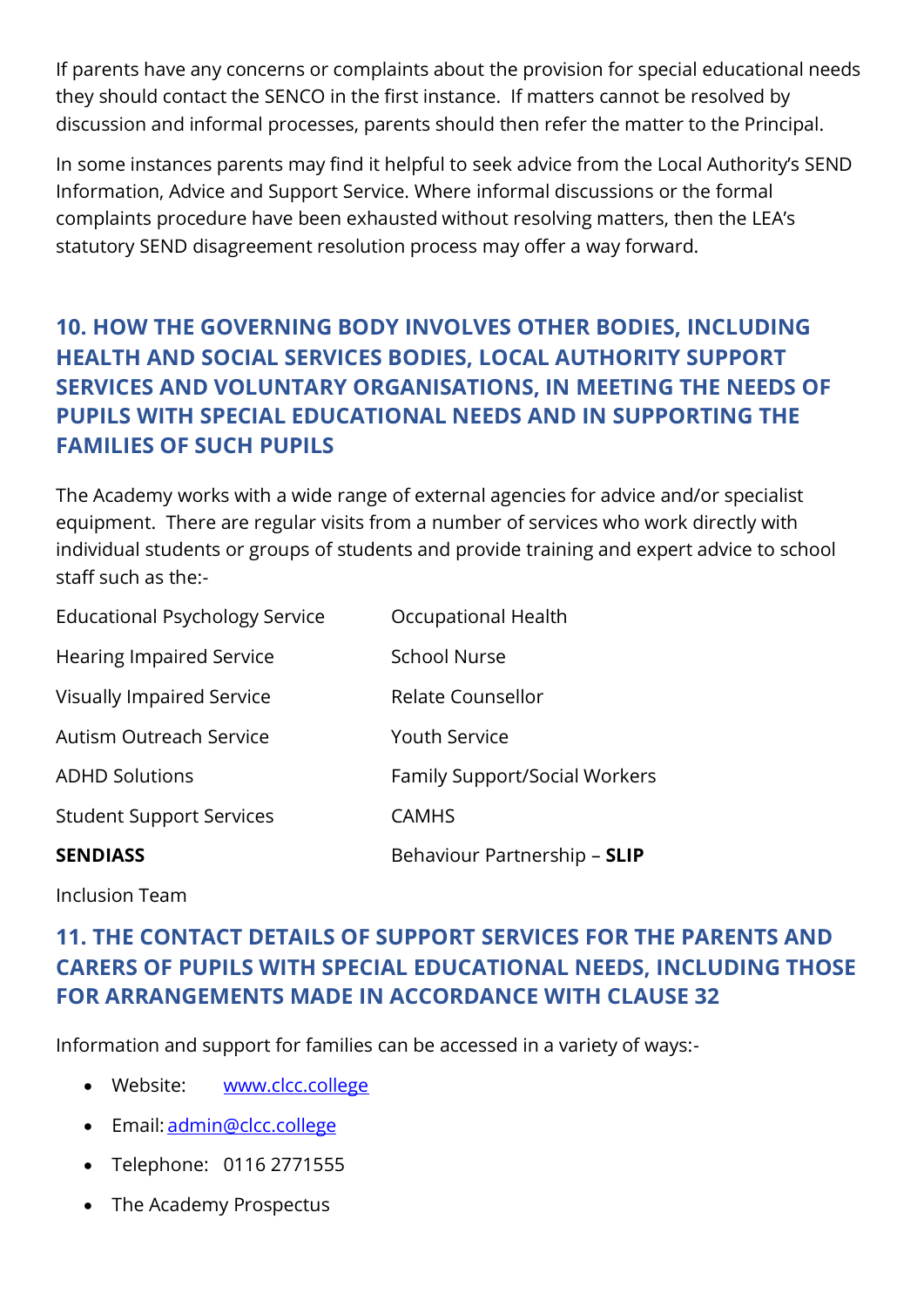- Concerns of a pastoral nature should be made in the first instance to the tutor
- Head of Year

Information concerning SEND issues to the SENCO, Stephen Brown

- T: 0116 2771555
- E: [SBrown@clcc.college](mailto:SBrown@clcc.college)

The new SEND Code of Practice is available to download at:

<https://www.gov.uk/government/publications/send-code-of-practice-0-to-25>

Up to date information about Leicestershire's SEND Local Offer can be found:

[https://www.leicestershire.gov.uk/education-and-children/special-educational-needs-and](https://www.leicestershire.gov.uk/education-and-children/special-educational-needs-and-disability)**[disability](https://www.leicestershire.gov.uk/education-and-children/special-educational-needs-and-disability)** 

Further support is also available from the Local Authority's SEND Information, Advice and Support team on 0116 3055614

# **12. COUNTESTHORPE ACADEMY ARRANGEMENTS FOR SUPPORTING PUPILS WITH SPECIAL EDUCATIONAL NEEDS IN TRANSFERRING BETWEEN PHASES OF EDUCATION OR IN PREPARING FOR ADULTHOOD AND INDEPENDENT LIVING**

Countesthorpe Academy has extremely positive relationships with the local primary schools and there is a comprehensive Transition Process in place for all students. This provides primary schools and parents with information regarding appropriate pathways at Key Stage 3 in order to ensure that each student has access to a broad and balanced curriculum which also meets their individual needs. At Key Stage 4 the SEN department will support students transitioning to FE college.

Stephen Brown, SENCO has responsibility for:

- Attending Transitional Meetings
- Arranging additional, small group visits for students with special education needs who are anxious about transition
- Deploying LSAs appropriately to support students with special educational needs during the three day Induction Programme in July.
- Meeting with parents of Year 7 students on entry into The Academy
- Supporting young people and their parents to meet with a careers advisor early in year 11 to discuss possible future pathways